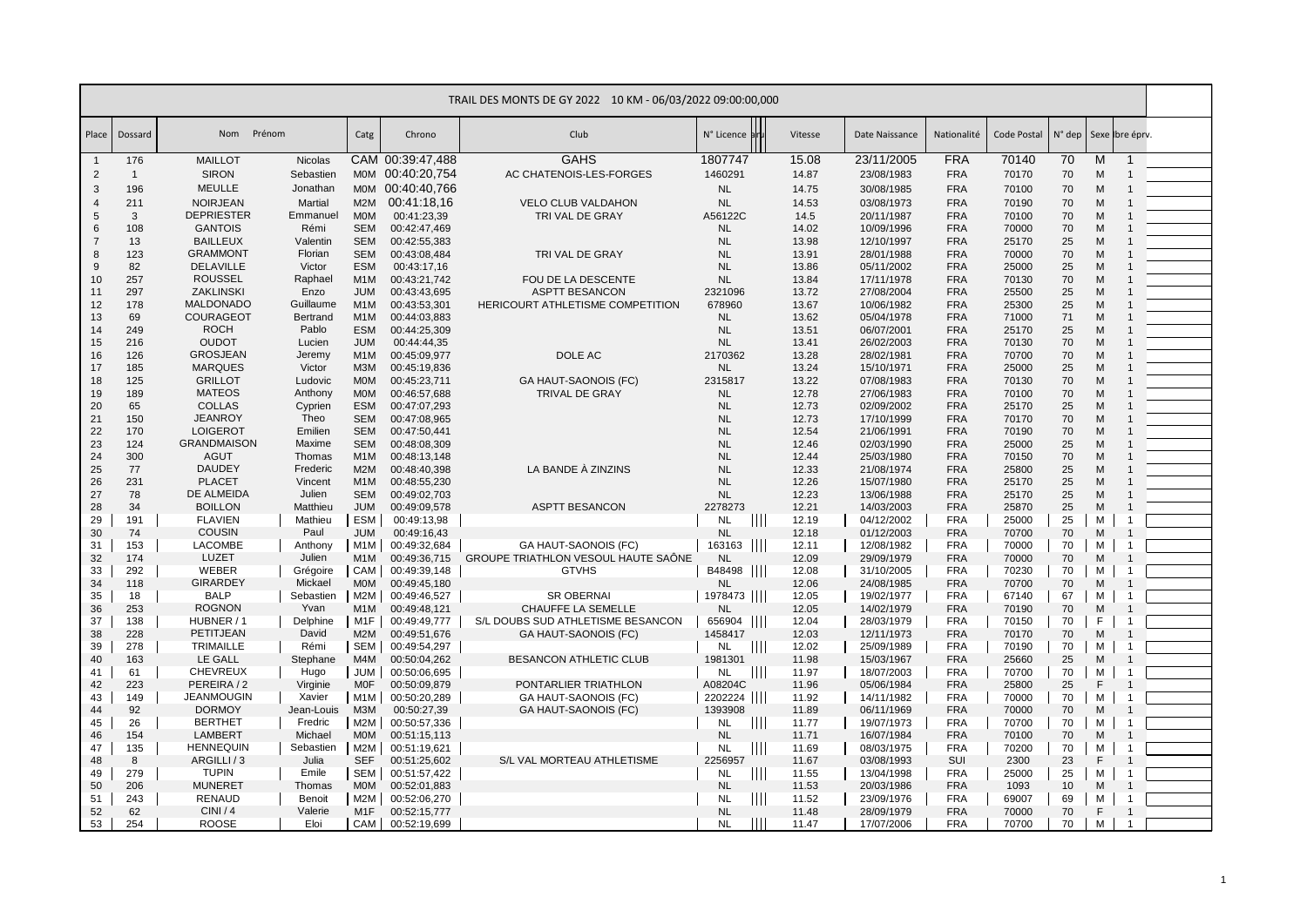| 54  | 48  | <b>CARAMELLE</b>        | Pierre           | M <sub>1</sub> M | 00:52:21,391 |                                   | <b>NL</b> |                | 11.46 | 28/02/1981 | <b>FRA</b> | 70700 | 70 | M            | $\overline{1}$ |  |
|-----|-----|-------------------------|------------------|------------------|--------------|-----------------------------------|-----------|----------------|-------|------------|------------|-------|----|--------------|----------------|--|
|     |     |                         |                  |                  |              |                                   |           |                |       |            |            |       |    |              |                |  |
| 55  | 194 | <b>MERLO</b>            | Florent          | M1M              | 00:52:29,680 |                                   | <b>NL</b> | Ш              | 11.43 | 25/05/1978 | <b>FRA</b> | 70140 | 70 | м            | $\overline{1}$ |  |
| 56  | 103 | <b>FLAMAND</b>          | Jerome           | M <sub>1</sub> M | 00:52:37,258 |                                   | <b>NL</b> |                | 11.4  | 15/06/1981 | <b>FRA</b> | 70100 | 70 | M            | -1             |  |
| 57  | 225 | <b>PETITCUENOT</b>      | <b>Nicolas</b>   | M2M              | 00:52:56,605 |                                   | <b>NL</b> | $\  \ \ $      | 11.33 | 18/12/1976 | <b>FRA</b> | 70150 | 70 | М            | $\mathbf{1}$   |  |
| 58  | 71  | COURAGEOT / 5           | Axelle           | CAF              | 00:52:58,914 | <b>TRIATHLON MACON CLUB</b>       | <b>NL</b> |                | 11.32 | 01/11/2006 | <b>FRA</b> | 71000 | 71 | $\mathsf{F}$ |                |  |
| 59  | 195 | METROT/6                | Capucine         | CAF              | 00:53:01,891 |                                   | <b>NL</b> | $\mathbb{H}$   | 11.31 | 01/03/2006 | <b>FRA</b> | 70140 | 70 | F            | $\overline{1}$ |  |
| 60  | 17  | <b>BALMEUR-HERITIER</b> | Yanis            | CAM              | 00:53:04,496 |                                   | <b>NL</b> |                | 11.3  | 31/01/2006 | <b>FRA</b> | 70700 | 70 | M            |                |  |
|     |     |                         |                  |                  |              |                                   |           |                |       |            |            |       |    |              |                |  |
| 61  | 142 | <b>JANDOT</b>           | Clement          | <b>SEM</b>       | 00:53:19,730 | <b>ASPTT BESANCON</b>             | 2406315   |                | 11.25 | 10/01/1994 | <b>FRA</b> | 39700 | 39 | м            | $\overline{1}$ |  |
| 62  | 33  | <b>BOCKSTAHLER</b>      | Stephane         | M2M              | 00:53:23,574 |                                   | <b>NL</b> |                | 11.24 | 19/08/1975 | <b>FRA</b> | 70100 | 70 | M            | $\overline{1}$ |  |
| 63  | 129 | <b>GUYOT</b>            | Thomas           | <b>SEM</b>       | 00:53:31,750 |                                   | <b>NL</b> | $\mathbb{H}$   | 11.21 | 01/07/1992 | <b>FRA</b> | 1170  | 11 | М            | $\overline{1}$ |  |
| 64  | 127 | <b>GUENON</b>           | Bryan            | <b>SEM</b>       | 00:53:34,750 |                                   | <b>NL</b> |                | 11.2  | 11/08/1992 | <b>FRA</b> | 70100 | 70 | M            |                |  |
| 65  | 179 | <b>MANENTI</b>          | Pierre           | SEM              | 00:53:49,51  |                                   | <b>NL</b> | $\  \cdot \ $  | 11.15 | 05/08/1993 | <b>FRA</b> | 39350 | 39 | м            |                |  |
| 66  | 204 | <b>MOULIS</b>           | Pierre           | <b>MOM</b>       | 00:53:54,66  |                                   | <b>NL</b> |                | 11.13 | 08/04/1986 | <b>FRA</b> | 70000 | 70 | M            |                |  |
| 67  | 252 | <b>ROGNON</b>           | Mickael          | M2M              | 00:53:55,426 | LES CHAUFFES LA SEMELLE           | <b>NL</b> | $\mathbf{III}$ | 11.13 | 02/10/1977 | <b>FRA</b> | 70700 | 70 | M            |                |  |
|     |     |                         |                  |                  |              |                                   |           |                |       |            |            |       |    |              |                |  |
| 68  | 76  | <b>DANISKAN</b>         | Kenan            | M <sub>4</sub> M | 00:54:08,746 |                                   | <b>NL</b> |                | 11.08 | 15/02/1965 | <b>TUR</b> | 70100 | 70 | M            |                |  |
| 69  | 214 | <b>OLIVIER</b>          | Julien           | MOM              | 00:54:13,902 |                                   | <b>NL</b> |                | 11.06 | 08/03/1983 | <b>FRA</b> | 70700 | 70 | м            | -1             |  |
| 70  | 298 | <b>ZIEGLER</b>          | Ludovic          | M <sub>1</sub> M | 00:54:37.965 |                                   | <b>NL</b> |                | 10.98 | 14/06/1980 | <b>FRA</b> | 70700 | 70 | M            |                |  |
| 71  | 264 | <b>RUEFLIN</b>          | Kevin            | <b>SEM</b>       | 00:54:58,234 |                                   | <b>NL</b> | $\mathbb{H}$   | 10.91 | 22/12/1989 | <b>FRA</b> | 70700 | 70 | М            | $\overline{1}$ |  |
| 72  | 143 | JANLIN / 7              | Julie            | <b>SEF</b>       | 00:55:09,453 |                                   | <b>NL</b> |                | 10.88 | 03/02/1997 | <b>FRA</b> | 25170 | 25 | E            |                |  |
| 73  | 15  | <b>BAILLY</b>           | Fabien           | M2M              | 00:55:13,0   |                                   | <b>NL</b> | $\mathbb{H}$   | 10.87 | 28/12/1976 | <b>FRA</b> | 39700 | 39 | М            | $\overline{1}$ |  |
| 74  | 91  | <b>DOLE</b>             | Patrick          | M6M              | 00:55:17,547 |                                   | <b>NL</b> |                | 10.85 | 26/03/1955 | <b>FRA</b> | 25290 | 25 | M            |                |  |
|     | 98  | <b>DUPUY</b>            | David            | MOM              | 00:55:22,35  |                                   | <b>NL</b> | $\mathbb{H}$   |       |            | <b>FRA</b> |       | 70 | М            | $\overline{1}$ |  |
| 75  |     |                         |                  |                  |              |                                   |           |                | 10.84 | 17/05/1987 |            | 70100 |    |              |                |  |
| 76  | 28  | <b>BEY</b>              | Kevin            | <b>SEM</b>       | 00:55:25.551 |                                   | <b>NL</b> |                | 10.83 | 22/09/1994 | <b>FRA</b> | 70150 | 70 | M            |                |  |
| 77  | 232 | POILLET/8               | Tiffany          | <b>SEF</b>       | 00:55:41,703 |                                   | <b>NL</b> |                | 10.77 | 19/04/1990 | <b>FRA</b> | 25115 | 25 | F            | $\overline{1}$ |  |
| 78  | 104 | <b>FLEUROT</b>          | <b>Bruno</b>     | M2M              | 00:55:43,35  |                                   | <b>NL</b> |                | 10.77 | 03/07/1974 | <b>FRA</b> | 70190 | 70 | M            | $\overline{1}$ |  |
| 79  | 67  | <b>CORNETTE</b>         | Justin           | <b>SEM</b>       | 00:55:54,496 |                                   | <b>NL</b> | $\mathbb{H}$   | 10.73 | 03/12/1991 | <b>FRA</b> | 79379 | 79 | M            | $\overline{1}$ |  |
| 80  | 222 | <b>PEREIRA</b>          | Patrick          | <b>MOM</b>       | 00:55:57,813 |                                   | <b>NL</b> |                | 10.72 | 24/01/1984 | <b>FRA</b> | 25800 | 25 | M            |                |  |
| 81  | 73  | COURTOISIER / 9         | Alexandra        | M1F              | 00:55:59,293 |                                   | <b>NL</b> |                | 10.72 | 11/12/1980 | <b>FRA</b> | 70240 | 70 | F            |                |  |
| 82  | 260 | <b>ROVERETTO</b>        | Herve            | M <sub>5</sub> M | 00:56:01,438 |                                   | <b>NL</b> |                | 10.71 | 08/10/1961 | <b>FRA</b> | 70180 | 70 | M            |                |  |
| 83  | 44  | <b>BRET</b>             | Olivier          | M1M              | 00:56:03,918 |                                   | <b>NL</b> |                | 10.7  | 30/05/1979 | <b>FRA</b> | 70190 | 70 | M            | $\overline{1}$ |  |
| 84  | 209 | <b>NEU</b>              | Alexandre        | <b>SEM</b>       | 00:56:10,16  | <b>DIJON TRI</b>                  | A76221C   |                | 10.68 | 17/10/1995 | <b>FRA</b> | 70100 | 70 | M            |                |  |
|     |     | <b>JEUNOT</b>           | Mickael          | <b>MOM</b>       |              |                                   | <b>NL</b> |                |       |            | <b>FRA</b> |       |    | M            | $\overline{1}$ |  |
| 85  | 151 |                         |                  |                  | 00:56:28,680 | VAL DE GRAY MARATHON              |           | $\mathbb{H}$   | 10.62 | 17/06/1984 |            | 70700 | 70 |              |                |  |
| 86  | 281 | VAILLANT                | Valentin         | <b>MOM</b>       | 00:56:32,398 |                                   | <b>NL</b> |                | 10.61 | 09/02/1986 | <b>FRA</b> | 25000 | 25 | M            | $\overline{1}$ |  |
| 87  | 233 | PRADEL                  | Sébastien        | M1M              | 00:56:34,840 |                                   | <b>NL</b> | $\mathbf{H}$   | 10.6  | 11/10/1982 | <b>FRA</b> | 70100 | 70 | м            | $\overline{1}$ |  |
| 88  | 219 | <b>PARQUET</b>          | Alexandre        | <b>SEM</b>       | 00:56:36.828 |                                   | <b>NL</b> |                | 10.6  | 18/11/1988 | <b>FRA</b> | 70100 | 70 | M            |                |  |
| 89  | 101 | FIGARD / 10             | Juliette         | MOF              | 00:56:41,770 | S/L DOUBS SUD ATHLETISME BESANCON | 2341598   |                | 10.58 | 27/03/1985 | <b>FRA</b> | 25720 | 25 | F            | $\mathbf{1}$   |  |
| 90  | 184 | <b>MARMET</b>           | Joel             | M <sub>1</sub> M | 00:56:54,227 | <b>VAINCRE PARKINSON</b>          | <b>NL</b> |                | 10.54 | 20/09/1981 | <b>FRA</b> | 25450 | 25 | M            | $\overline{1}$ |  |
| 91  | 22  | <b>BAUGEY</b>           | Lionel           | M4M              | 00:57:04,574 |                                   | <b>NL</b> | Ш              | 10.51 | 24/03/1964 | <b>FRA</b> | 70100 | 70 | M            | $\overline{1}$ |  |
| 92  | 29  | <b>BEY</b>              | Mickael          | M <sub>1</sub> M | 00:57:06,543 |                                   | <b>NL</b> |                | 10.51 | 22/08/1982 | <b>FRA</b> | 70150 | 70 | M            | $\overline{1}$ |  |
| 93  | 10  | <b>ARNOULD</b>          | David            | M2M              | 00:57:11,461 |                                   | <b>NL</b> | $\mathbb{H}$   | 10.49 | 20/08/1973 | <b>FRA</b> | 70140 | 70 | м            | $\overline{1}$ |  |
| 94  | 160 | <b>LAROYENNE</b>        | Luc              | M4M              | 00:57:36.988 |                                   | <b>NL</b> |                | 10.41 | 16/01/1963 | <b>FRA</b> | 70700 | 70 | M            | $\overline{1}$ |  |
|     |     |                         |                  | SEF              |              |                                   |           |                |       |            | <b>FRA</b> |       |    | F            | $\overline{1}$ |  |
| 95  | 265 | SAEZ / 11               | Julie            |                  | 00:57:43,746 |                                   | <b>NL</b> | $\mathbf{III}$ | 10.39 | 11/01/1993 |            | 70190 | 70 |              |                |  |
| 96  | 23  | <b>BEDIN</b>            | Olivier          | M4M              | 00:57:47,500 |                                   | <b>NL</b> |                | 10.38 | 13/05/1965 | <b>FRA</b> | 25170 | 25 | M            |                |  |
| 97  | 57  | <b>CHEVANNE</b>         | Herve            | <b>MOM</b>       | 00:57:47,781 |                                   | <b>NL</b> | $\parallel$    | 10.38 | 09/12/1986 | <b>FRA</b> | 70600 | 70 | M            | $\overline{1}$ |  |
| 98  | 75  | <b>CROUHY</b>           | Gael             | <b>MOM</b>       | 00:58:08,102 |                                   | <b>NL</b> |                | 10.32 | 08/03/1984 | <b>FRA</b> | 70190 | 70 | M            | $\overline{1}$ |  |
| 99  | 291 | <b>WEBER</b>            | Frederic         | M2M              | 00:58:09,785 | <b>GTVHS</b>                      | B21579    | $\mathbf{H}$   | 10.32 | 14/02/1973 | <b>FRA</b> | 70230 | 70 | м            | $\overline{1}$ |  |
| 100 | 261 | ROVERETTO / 12          | Laeticia         | M <sub>1</sub> F | 00:58:18,188 | VAL DE GRAY MARATHON              | <b>NL</b> |                | 10.29 | 11/02/1979 | <b>FRA</b> | 70100 | 70 | F            | $\overline{1}$ |  |
| 101 | 128 | <b>GUERRINI</b>         | Gabin            | CAM              | 00:58:20,148 |                                   | <b>NL</b> | $\mathbf{H}$   | 10.29 | 09/09/2005 | <b>FRA</b> | 70700 | 70 | м            | $\overline{1}$ |  |
|     |     |                         |                  |                  |              |                                   |           |                |       |            |            |       |    |              |                |  |
| 102 | 55  | <b>CHAPUIS</b>          | Simon-Pierre SEM |                  | 00:58:21,492 |                                   | <b>NL</b> |                | 10.28 | 14/07/1988 | <b>FRA</b> | 39700 | 39 | M            | -1             |  |
| 103 | 43  | <b>BRESSON</b>          | Eric             | M2M              | 00:58:24,340 | LUXEUIL ATHLE 70                  | 122961    | TШ             | 10.27 | 22/09/1973 | <b>FRA</b> | 70220 | 70 | м            | $\overline{1}$ |  |
|     |     |                         |                  |                  |              |                                   |           |                |       |            | <b>FRA</b> |       |    |              | $\overline{1}$ |  |
| 104 | 12  | <b>GAUTHIER</b>         | Manu             | M3M              | 00:58:37,508 |                                   | <b>NL</b> |                | 10.23 | 12/12/1972 |            | 70140 | 70 | M            |                |  |
| 105 | 269 | SERRETTE / 13           | Maïwen           | ESF              | 00:59:06,262 |                                   | <b>NL</b> | $\mathbb{H}$   | 10.15 | 20/03/2000 | <b>FRA</b> | 25000 | 25 | F            | $\overline{1}$ |  |
| 106 | 157 | LAMEY                   | Michel           | <b>MOM</b>       | 00:59:12,27  |                                   | <b>NL</b> |                | 10.13 | 29/01/1984 | <b>FRA</b> | 25410 | 25 | M            |                |  |
| 107 | 41  | <b>BRAICHOTTE</b>       | Alexandre        | MOM              | 00:59:14,668 |                                   | <b>NL</b> | $\mathbb{H}$   | 10.13 | 10/03/1987 | <b>FRA</b> | 25000 | 25 | м            |                |  |
| 108 | 70  | COURAGEOT / 14          | Florence         | M <sub>1</sub> F | 00:59:20,723 | <b>TEAM CAFC</b>                  | <b>NL</b> |                | 10.11 | 06/12/1982 | <b>FRA</b> | 70700 | 70 | F            |                |  |
| 109 | 80  | DEBARD / 15             | Magali           | M2F              | 00:59:24,832 | VAL DE GRAY MARATHON              | <b>NL</b> | $\mathbb{H}$   | 10.1  | 06/06/1974 | <b>FRA</b> | 21310 | 21 | F            | $\overline{1}$ |  |
| 110 | 227 | PETITGERARD             | Thomas           | <b>MOM</b>       | 00:59:27,781 |                                   | <b>NL</b> |                | 10.09 | 15/10/1985 | <b>FRA</b> | 70800 | 70 | M            |                |  |
| 111 | 5   | ANDREANI                | Bruno            | M4M              | 00:59:30,180 |                                   | <b>NL</b> | ШI             | 10.08 | 26/01/1965 | <b>FRA</b> | 25870 | 25 | м            |                |  |
|     |     |                         |                  |                  |              |                                   |           |                |       |            |            |       |    |              |                |  |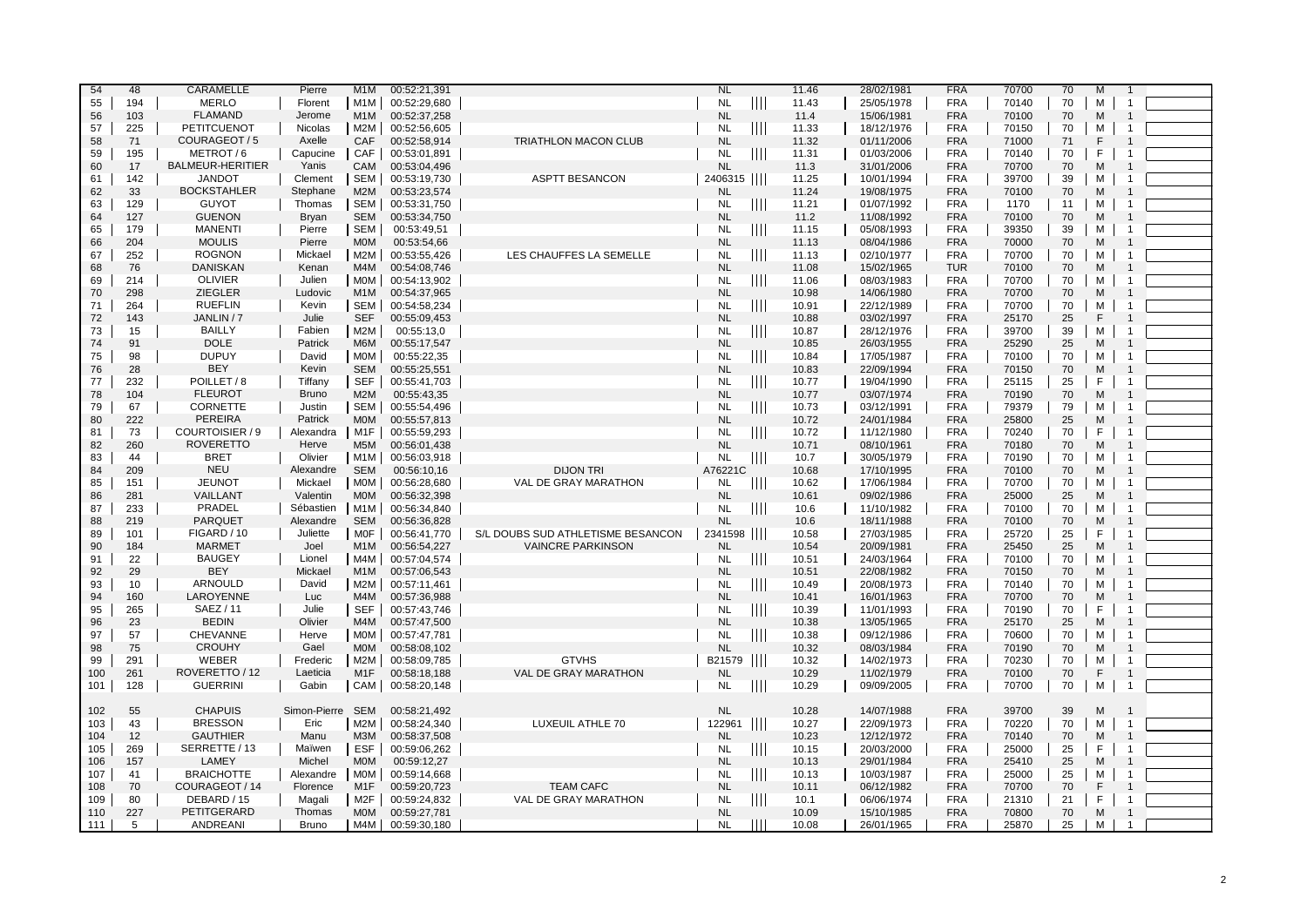| 112 | 96  | DUCROISET / 16    | Pauline        | <b>MOF</b>       | 00:59:34,516 | S/L BAUME-LES-DAMES ATHLETISME      | 1582080   |                                  | 10.07 | 19/12/1984 | <b>FRA</b> | 25640 | 25 | F            |                |  |
|-----|-----|-------------------|----------------|------------------|--------------|-------------------------------------|-----------|----------------------------------|-------|------------|------------|-------|----|--------------|----------------|--|
| 113 | 241 | <b>REIBEL</b>     | Joel           | M6M              | 00:59:40,86  |                                     | <b>NL</b> | $\mathbf{\mathbf{\mathsf{III}}}$ | 10.05 | 09/11/1954 | <b>FRA</b> | 70140 | 70 | м            | $\overline{1}$ |  |
|     |     |                   | Jean-          |                  |              |                                     |           |                                  |       |            |            |       |    |              |                |  |
| 114 | 230 | <b>PLACE</b>      | Sebastien      | M2M              | 00:59:41,605 |                                     | <b>NL</b> |                                  | 10.05 | 27/11/1973 | <b>FRA</b> | 25640 | 25 | M            |                |  |
| 115 | 146 | <b>JEAN / 17</b>  | Carole         | <b>SEF</b>       | 00:59:44,137 |                                     | <b>NL</b> | $\parallel \parallel \parallel$  | 10.04 | 07/02/1988 | <b>FRA</b> | 70140 | 70 | F            | $\overline{1}$ |  |
| 116 | 46  | <b>BULLIOD</b>    | Cedric         | M <sub>1</sub> M | 00:59:50,945 |                                     | <b>NL</b> |                                  | 10.03 | 25/02/1980 | <b>FRA</b> | 70290 | 70 | M            | $\overline{1}$ |  |
| 117 | 45  | <b>BULLIOD</b>    | Clément        | SEM              | 00:59:52,508 |                                     | <b>NL</b> | $\parallel \parallel \parallel$  | 10.02 | 15/08/1991 | <b>FRA</b> | 70190 | 70 | м            | $\overline{1}$ |  |
| 118 | 24  | <b>BERGER</b>     | <b>Nicolas</b> | M2M              | 00:59:55,113 |                                     | <b>NL</b> |                                  | 10.01 | 15/03/1976 | <b>FRA</b> | 25870 | 25 | M            | $\overline{1}$ |  |
|     |     |                   |                |                  |              |                                     |           |                                  |       |            |            |       |    |              |                |  |
| 119 |     | MAITROT / 18      |                |                  |              |                                     |           |                                  |       |            | <b>FRA</b> |       |    | F.           |                |  |
|     | 177 |                   | Marie-Laure    | M <sub>1</sub> F | 00:59:57,148 |                                     | <b>NL</b> |                                  | 10.01 | 21/07/1981 |            | 39290 | 39 | F            |                |  |
| 120 | 274 | TISSERAND / 19    | Caroline       | <b>MOF</b>       | 01:00:00,414 |                                     | <b>NL</b> |                                  | 10    | 11/03/1984 | <b>FRA</b> | 70170 | 70 |              | $\mathbf 1$    |  |
| 121 | 116 | <b>GIMBERT</b>    | Frederic       | M1M              | 01:00:05,176 |                                     | <b>NL</b> | $\parallel \parallel \parallel$  | 9.99  | 26/07/1980 | <b>FRA</b> | 25870 | 25 | м            |                |  |
| 122 | 16  | <b>BALMEUR</b>    | Ludovic        | M2M              | 01:00:10,527 |                                     | <b>NL</b> |                                  | 9.97  | 23/09/1974 | <b>FRA</b> | 70700 | 70 | M            |                |  |
| 123 | 183 | <b>MARIUS</b>     | Edouard        | MOM              | 01:00:13,621 |                                     | <b>NL</b> | Ш                                | 9.96  | 02/02/1985 | <b>FRA</b> | 70700 | 70 | м            | $\overline{1}$ |  |
| 124 | 111 | <b>GARNIRON</b>   | Etienne        | <b>SEM</b>       | 01:00:17,43  |                                     | <b>NL</b> |                                  | 9.95  | 15/12/1991 | <b>FRA</b> | 70000 | 70 | M            |                |  |
| 125 | 109 | <b>GARNIER</b>    | Louis          | SEM              | 01:00:22,879 |                                     | <b>NL</b> | $\parallel \parallel \parallel$  | 9.94  | 02/12/1991 | <b>FRA</b> | 25000 | 25 | м            | $\overline{1}$ |  |
| 126 | 144 | <b>JARAND</b>     | Jean-Luc       | M <sub>5</sub> M | 01:00:25,535 |                                     | <b>NL</b> |                                  | 9.93  | 14/07/1959 | <b>FRA</b> | 70190 | 70 | M            |                |  |
| 127 | 169 | <b>LOCATELLI</b>  | Dominique      | M5M              | 01:00:26,961 |                                     | <b>NL</b> | Ш                                | 9.93  | 02/08/1961 | <b>FRA</b> | 25000 | 25 | м            | $\overline{1}$ |  |
| 128 | 134 | <b>HAVARD</b>     | Leo            | <b>ESM</b>       | 01:00:29,43  |                                     | <b>NL</b> |                                  | 9.92  | 20/08/2000 | <b>FRA</b> | 70100 | 70 | M            |                |  |
| 129 | 141 | <b>JACOT</b>      | Fabien         | M2M              | 01:00:41,684 |                                     | <b>NL</b> | $\parallel \parallel \parallel$  | 9.89  | 28/07/1977 | <b>FRA</b> | 25870 | 25 | м            |                |  |
| 130 | 14  | <b>BAILLY</b>     | Laurent        | МЗМ              | 01:00:43,813 | <b>GAHS</b>                         | 2187239   |                                  | 9.88  | 03/08/1970 | <b>KEN</b> | 70100 | 70 | M            |                |  |
| 131 | 66  | CONSTANTIN / 20   | Eloïse         | <b>SEF</b>       | 01:00:46,324 |                                     | <b>NL</b> | $\parallel \parallel \parallel$  | 9.87  | 01/08/1995 | <b>FRA</b> | 79379 | 79 | F            |                |  |
| 132 | 79  | DE OLIVEIRA       | David          | M <sub>1</sub> M | 01:00:47,910 |                                     | <b>NL</b> |                                  | 9.87  | 27/09/1979 | <b>FRA</b> | 70700 | 70 | M            |                |  |
| 133 | 280 | <b>TUPIN</b>      | Charlie        | <b>ESM</b>       | 01:00:49,801 |                                     | <b>NL</b> | $\mathbf{III}$                   | 9.86  | 16/12/2000 | <b>FRA</b> | 70700 | 70 | м            |                |  |
| 134 | 285 | <b>VERHILLE</b>   | Vincent        | M <sub>5</sub> M | 01:00:51,227 | VAL DE GRAY MARATHON                | <b>NL</b> |                                  | 9.86  | 12/01/1962 | <b>FRA</b> | 70100 | 70 | M            |                |  |
|     |     |                   |                |                  |              |                                     |           |                                  |       |            |            |       |    |              | $\overline{1}$ |  |
| 135 | 218 | PAILLARD / 21     | Louise         | <b>SEF</b>       | 01:00:53,813 |                                     | <b>NL</b> | $\parallel \parallel \parallel$  | 9.85  | 11/08/1991 | <b>FRA</b> | 70000 | 70 | F            |                |  |
| 136 | 83  | <b>DEMASSUE</b>   | Michael        | M2M              | 01:01:06,570 |                                     | <b>NL</b> |                                  | 9.82  | 29/06/1976 | <b>FRA</b> | 70150 | 70 | M            |                |  |
| 137 | 63  | COLLADO           | Jose           | МЗМ              | 01:01:14,191 |                                     | <b>NL</b> | Ш                                | 9.8   | 12/01/1968 | <b>ESP</b> | 70500 | 70 | м            |                |  |
| 138 | 193 | <b>MENISSIER</b>  | Alain          | M6M              | 01:01:30,160 | <b>VAL DE GRAY MARATHON</b>         | <b>NL</b> |                                  | 9.76  | 13/03/1954 | <b>FRA</b> | 70100 | 70 | M            |                |  |
| 139 | 266 | SAILLARD          | Franckie       | M1M              | 01:01:43,285 |                                     | <b>NL</b> | Ш                                | 9.72  | 29/07/1978 | <b>FRA</b> | 70190 | 70 | м            | $\overline{1}$ |  |
| 140 | 238 | <b>RAGET</b>      | Michel         | M6M              | 01:02:07,238 |                                     | <b>NL</b> |                                  | 9.66  | 12/09/1954 | <b>FRA</b> | 67200 | 67 | M            |                |  |
| 141 | 215 | <b>ORHAN</b>      | Karim          | MOM              | 01:02:10,145 |                                     | <b>NL</b> | Ш                                | 9.65  | 01/08/1987 | <b>FRA</b> | 70180 | 70 | м            |                |  |
| 142 | 20  | BARÇON / 22       | Virginie       | M <sub>1</sub> F | 01:02:18,16  |                                     | <b>NL</b> |                                  | 9.63  | 11/07/1978 | <b>FRA</b> | 25480 | 25 | F            | $\overline{1}$ |  |
| 143 | 105 | <b>FRANÇOIS</b>   | Loic           | M2M              | 01:02:20,133 |                                     | <b>NL</b> | $\blacksquare$                   | 9.63  | 07/05/1977 | <b>FRA</b> | 25170 | 25 | м            | $\overline{1}$ |  |
| 144 | 19  | <b>BARCON</b>     | Stéphane       | M2M              | 01:02:22,234 |                                     | <b>NL</b> |                                  | 9.62  | 15/03/1973 | <b>FRA</b> | 25000 | 25 | M            |                |  |
| 145 | 132 | HARNISCH / 23     | Alizée         | <b>SEF</b>       | 01:02:24,27  |                                     | <b>NL</b> | $\parallel$                      | 9.61  | 14/11/1991 | <b>FRA</b> | 25000 | 25 | F            | $\mathbf{1}$   |  |
| 146 | 283 | VERCASSON / 24    | Martine        | M <sub>4</sub> F | 01:02:26.59  | GROUPE TRIATHLON VESOUL HAUTE SAONE | <b>NL</b> |                                  | 9.61  | 05/02/1965 | <b>FRA</b> | 70000 | 70 | F            | $\overline{1}$ |  |
| 147 | 276 | <b>TORCHETTI</b>  | Damien         | M1M              | 01:02:38,742 |                                     | <b>NL</b> | $\mathbb{H}$                     | 9.58  | 21/04/1981 | <b>FRA</b> | 70190 | 70 | м            | $\overline{1}$ |  |
| 148 | 168 | <b>LIEVREMONT</b> | Arnaud         | M <sub>1</sub> M | 01:02:41,461 |                                     | <b>NL</b> |                                  | 9.57  | 12/02/1979 | <b>FRA</b> | 70190 | 70 | M            |                |  |
| 149 | 287 | <b>VIDAL</b>      | Adrien         | SEM              | 01:02:44,66  |                                     | <b>NL</b> | III.                             | 9.56  | 08/07/1998 | <b>FRA</b> | 70150 | 70 | м            | $\overline{1}$ |  |
| 150 | 112 | <b>BADOT</b>      | Mathys         | <b>JUM</b>       | 01:02:45,750 |                                     | <b>NL</b> |                                  | 9.56  | 16/06/2003 | <b>FRA</b> | 70700 | 70 | M            |                |  |
| 151 | 180 | <b>MANGE</b>      | Romain         | M1M              | 01:02:47,711 | S/L DOUBS SUD ATHLETISME BESANCON   | 2426364   | $\mathbb{H}$                     | 9.55  | 06/06/1982 | <b>FRA</b> | 70150 | 70 | м            | $\overline{1}$ |  |
| 152 | 207 | <b>MUSARD</b>     | Gilles         | M4M              | 01:02:50,395 |                                     | <b>NL</b> |                                  | 9.55  | 13/12/1966 | <b>FRA</b> | 70100 | 70 | M            |                |  |
|     | 275 | TOMADINI / 25     |                |                  |              |                                     |           |                                  |       |            | <b>FRA</b> |       |    | F            |                |  |
| 153 |     |                   | Laura          | <b>SEF</b>       | 01:02:53,305 |                                     | <b>NL</b> | ║║║                              | 9.54  | 12/06/1991 |            | 25480 | 25 |              |                |  |
| 154 | 197 | <b>MEZIERE</b>    | David          | <b>SEM</b>       | 01:02:55,0   |                                     | <b>NL</b> |                                  | 9.54  | 27/09/1990 | <b>FRA</b> | 25480 | 25 | M            |                |  |
| 155 | 131 | <b>GUYOT</b>      | Mickael        | M2M              | 01:02:57,55  | <b>VAINCRE PARKINSON</b>            | <b>NL</b> | Ш                                | 9.53  | 18/09/1974 | <b>FRA</b> | 21800 | 21 | м            | $\overline{1}$ |  |
| 156 | 293 | <b>WECK / 26</b>  | Linda          | M <sub>2</sub> F | 01:03:00,371 |                                     | <b>NL</b> |                                  | 9.52  | 16/11/1977 | <b>FRA</b> | 70000 | 70 | $\mathsf{F}$ |                |  |
| 157 | 54  | <b>CHAMPION</b>   | Pierre         | CAM              | 01:03:10,172 |                                     | <b>NL</b> | Ш                                | 9.5   | 05/11/2005 | <b>FRA</b> | 70170 | 70 | M            |                |  |
| 158 | 173 | LUCIAUD / 27      | Caroline       | M <sub>2</sub> F | 01:03:19,605 |                                     | <b>NL</b> |                                  | 9.47  | 13/08/1976 | <b>FRA</b> | 25870 | 25 | F            |                |  |
| 159 | 172 | LUCIAUD           | Fabrice        | МЗМ              | 01:03:22,74  |                                     | <b>NL</b> | Ш                                | 9.47  | 15/11/1971 | <b>FRA</b> | 25870 | 25 | М            |                |  |
| 160 | 27  | <b>BESNARD</b>    | Kevin          | <b>SEM</b>       | 01:03:23,926 |                                     | <b>NL</b> |                                  | 9.46  | 25/01/1988 | <b>FRA</b> | 70150 | 70 | M            |                |  |
| 161 | 117 | <b>GIRARD</b>     | Fabrice        | M2M              | 01:03:45,289 |                                     | <b>NL</b> | Ш                                | 9.41  | 25/10/1973 | <b>FRA</b> | 70000 | 70 | м            |                |  |
| 162 | 250 | ROCHETEAU / 28    | Marie          | <b>SEF</b>       | 01:03:57,977 |                                     | <b>NL</b> |                                  | 9.38  | 13/06/1990 | <b>FRA</b> | 25170 | 25 | F            |                |  |
| 163 | 145 | <b>JAUNIAUX</b>   | Jimmy          | МЗМ              | 01:04:16,422 |                                     | <b>NL</b> | Ш                                | 9.34  | 16/07/1970 | <b>FRA</b> | 25870 | 25 | м            | $\mathbf{1}$   |  |
| 164 | 201 | <b>MONIER</b>     | Michel         | M4M              | 01:04:35,980 |                                     | <b>NL</b> |                                  | 9.29  | 02/09/1963 | <b>FRA</b> | 70000 | 70 | M            |                |  |
| 165 | 147 | <b>JEAN</b>       | Xavier         | M2M              | 01:04:48,125 |                                     | <b>NL</b> | $\mathop{\rm III}$               | 9.26  | 24/05/1973 | <b>FRA</b> | 25410 | 25 | м            | $\overline{1}$ |  |
| 166 | 258 | ROUSSET / 29      | Caroline       | <b>MOF</b>       | 01:04:53,734 |                                     | <b>NL</b> |                                  | 9.25  | 04/05/1986 | <b>FRA</b> | 70170 | 70 | F            |                |  |
| 167 | 202 | <b>MORRA</b>      | Angelo         | M4M              | 01:04:56,719 |                                     | <b>NL</b> | $\mathop{\rm III}\nolimits$      | 9.24  | 12/09/1963 | <b>FRA</b> | 70170 | 70 | М            | $\overline{1}$ |  |
| 168 | 64  | COLLAS / 30       | Alexandrine    | M <sub>2</sub> F | 01:05:01,488 |                                     | <b>NL</b> |                                  | 9.23  | 19/03/1975 | <b>FRA</b> | 25170 | 25 | F            |                |  |
|     |     |                   |                |                  |              |                                     |           |                                  |       |            |            |       |    |              |                |  |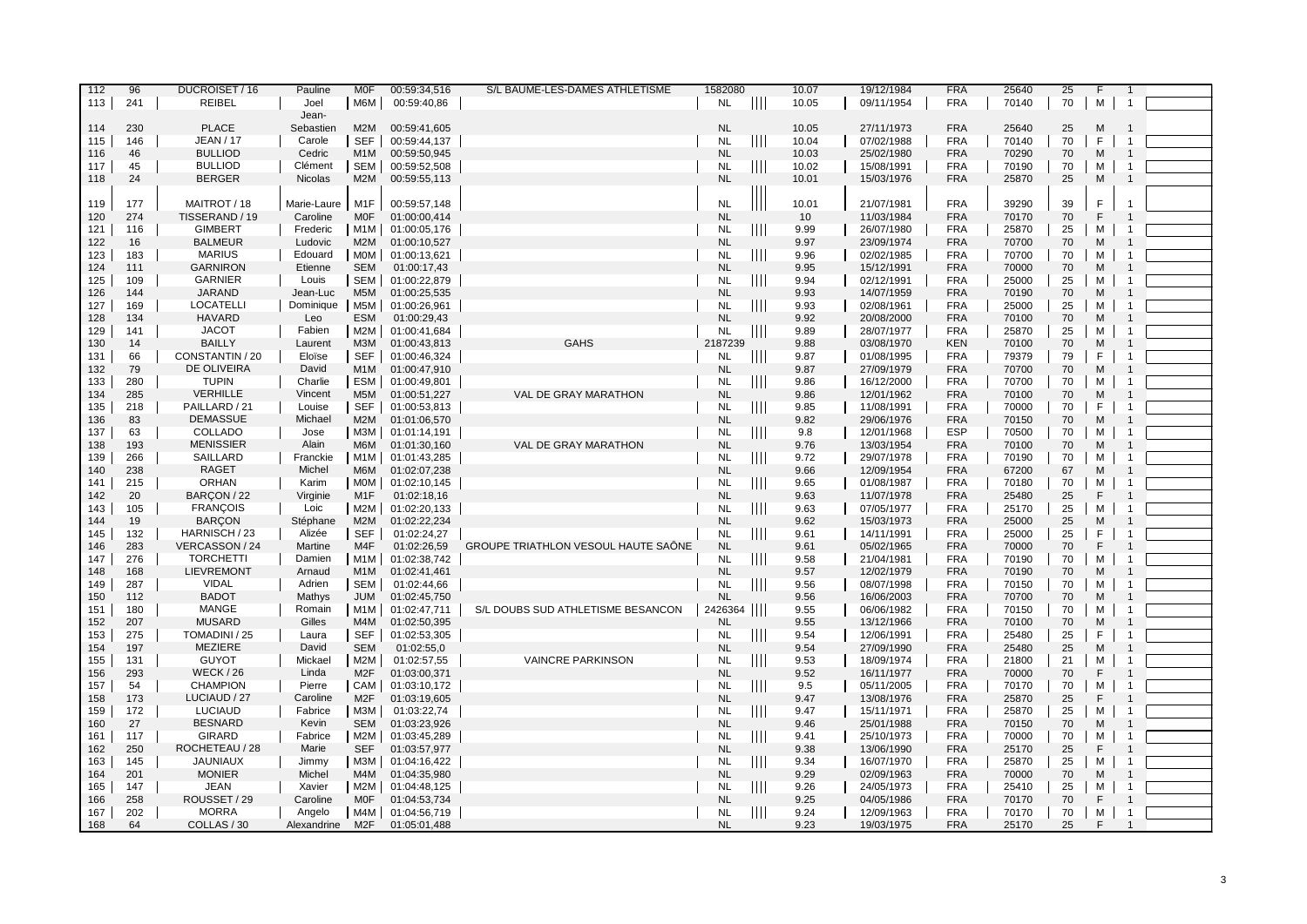| 169 | 97  | DUMONT / 31       | Ludivine        | MOF              | 01:05:06,199 |                                   | <b>NL</b> | Ш             | 9.22 | 09/11/1986 | <b>FRA</b> | 70170 | 70 | F            |                         |  |
|-----|-----|-------------------|-----------------|------------------|--------------|-----------------------------------|-----------|---------------|------|------------|------------|-------|----|--------------|-------------------------|--|
| 170 | 161 | LASSALLE / 32     | Nina            | <b>SEF</b>       | 01:05:46,914 |                                   | <b>NL</b> |               | 9.12 | 05/02/1990 | <b>FRA</b> | 25170 | 25 | F            | $\overline{1}$          |  |
| 171 | 268 | <b>SERRETTE</b>   | Laurent         | M4M              | 01:05:48,672 |                                   | <b>NL</b> | ШI            | 9.12 | 27/08/1966 | <b>FRA</b> | 70700 | 70 | м            | $\overline{1}$          |  |
| 172 | 113 | GAUTHIER / 33     | Florence        | M <sub>1</sub> F | 01:05:50,793 |                                   | <b>NL</b> |               | 9.11 | 13/04/1978 | <b>FRA</b> | 70140 | 70 | F            |                         |  |
|     |     |                   |                 |                  |              |                                   |           |               |      |            |            |       |    | F            | $\overline{1}$          |  |
| 173 | 35  | BONFILS / 34      | Sophie          | M1F              | 01:05:52,820 |                                   | <b>NL</b> | $\mathbf{H}$  | 9.11 | 11/05/1982 | <b>FRA</b> | 39100 | 39 |              |                         |  |
| 174 | 262 | <b>ROYER</b>      | Tanguy          | <b>ESM</b>       | 01:05:54,352 |                                   | <b>NL</b> |               | 9.1  | 19/04/2001 | <b>FRA</b> | 70100 | 70 | M            |                         |  |
| 175 | 255 | <b>ROSIER</b>     | Alain           | M6M              | 01:05:56,957 | GA HAUT-SAONOIS (FC)              | 1124694   |               | 9.1  | 10/08/1956 | <b>FRA</b> | 70100 | 70 | М            | -1                      |  |
| 176 | 295 | WETSTEIN / 35     | Sophie          | M3F              | 01:05:59,70  |                                   | <b>NL</b> |               | 9.09 | 12/10/1968 | <b>FRA</b> | 25000 | 25 | $\mathsf{F}$ |                         |  |
| 177 | 30  | BILLET / 36       | Edwige          | M1F              | 01:06:02,785 |                                   | <b>NL</b> |               | 9.08 | 14/09/1981 | <b>FRA</b> | 70140 | 70 | F            |                         |  |
| 178 | 81  | DECHAMBENOIT / 37 | Justine         | <b>ESF</b>       | 01:06:06,555 | S/L DOUBS SUD ATHLETISME BESANCON | 2363383   |               | 9.08 | 05/06/2000 | <b>FRA</b> | 70000 | 70 | E            |                         |  |
| 179 | 171 | LOTTIN            | Gerard          | M8M              | 01:06:08,188 |                                   | NL        | $\mathbf{  }$ | 9.07 | 24/08/1946 | <b>FRA</b> | 52500 | 52 | м            | $\mathbf{1}$            |  |
| 180 | 11  | BACROT / 38       | Marie-Odile     | M <sub>6</sub> F | 01:06:10.78  |                                   | <b>NL</b> |               | 9.07 | 21/12/1954 | <b>FRA</b> | 70100 | 70 | F            | $\overline{1}$          |  |
| 181 | 284 | VERCEZ / 39       | Myriam          | M2F              | 01:06:11,629 | VAL DE GRAY MARATHON              | <b>NL</b> | $\mathbf{H}$  | 9.06 | 09/07/1975 | <b>FRA</b> | 70100 | 70 | F            | $\overline{1}$          |  |
| 182 | 25  | <b>BERNA</b>      | Patrice         | M7M              | 01:06:13,566 | <b>BERNA</b>                      | <b>NL</b> |               | 9.06 | 03/05/1949 | <b>FRA</b> | 70100 | 70 | M            |                         |  |
| 183 | 294 | <b>WEINACHTER</b> | Franck          | M2M              | 01:06:17,336 |                                   | <b>NL</b> | Ш             | 9.05 | 20/05/1977 | <b>FRA</b> | 70190 | 70 | м            | $\mathbf{1}$            |  |
| 184 | 226 | <b>PETITFOURG</b> | Philippe        | M <sub>5</sub> M | 01:06:19,203 |                                   | <b>NL</b> |               | 9.05 | 22/08/1960 | <b>FRA</b> | 25170 | 25 | M            | $\overline{1}$          |  |
| 185 | 244 | <b>RENAUD</b>     | Evan            | CAM              | 01:06:21,871 |                                   | <b>NL</b> | Ш             | 9.04 | 07/11/2005 | <b>FRA</b> | 70700 | 70 | М            | -1                      |  |
| 186 | 110 | <b>GARNIER</b>    | Marc            | <b>MOM</b>       | 01:06:23,699 |                                   | <b>NL</b> |               | 9.04 | 12/06/1983 | <b>FRA</b> | 70700 | 70 | M            |                         |  |
| 187 | 58  | CHEVAUX / 40      | Claire          | M <sub>1</sub> F | 01:06:38,164 |                                   | <b>NL</b> | $\mathbb{H}$  | 9    | 26/01/1979 | <b>FRA</b> | 25870 | 25 | F            | $\overline{1}$          |  |
| 188 | 181 | <b>MARCHAND</b>   | Romuald         | M2M              | 01:06:56,324 |                                   | <b>NL</b> |               | 8.96 | 11/03/1974 | <b>FRA</b> | 21130 | 21 | M            |                         |  |
| 189 | 248 | <b>ROBARDET</b>   | Eric            | M2M              | 01:06:57,707 |                                   | NL        | 111           | 8.96 | 22/05/1975 | <b>FRA</b> | 21130 | 21 | M            |                         |  |
| 190 | 246 | RIBEIRO / 41      | Stéphanie       | M <sub>2</sub> F | 01:07:14,609 |                                   | <b>NL</b> |               | 8.92 | 22/03/1974 | <b>FRA</b> | 25870 | 25 | F            |                         |  |
| 191 | 205 | MULIN CLERC / 42  | Marie           | M3F              | 01:07:25,47  |                                   | <b>NL</b> | $\mathbb{H}$  | 8.9  | 10/07/1971 | <b>FRA</b> | 25170 | 25 | F            | $\overline{1}$          |  |
| 192 | 217 | <b>OURY</b>       | Franck          | <b>MOM</b>       | 01:07:29,191 |                                   | <b>NL</b> |               | 8.89 | 10/10/1985 | <b>FRA</b> | 70130 | 70 | M            |                         |  |
| 193 | 87  | <b>ALGAROTTI</b>  | Andre           | M2M              | 01:07:30,746 |                                   | <b>NL</b> |               | 8.89 | 28/11/1975 | <b>FRA</b> | 39500 | 39 | м            | $\overline{1}$          |  |
| 194 | 210 | <b>NICOLAS</b>    | Daniel          | M6M              | 01:07:32,621 |                                   | <b>NL</b> |               | 8.88 | 20/05/1955 | <b>FRA</b> | 25870 | 25 | M            | $\overline{1}$          |  |
| 195 | 94  | <b>DUCERF</b>     | Sebastien       | M2M              | 01:07:34,336 |                                   | <b>NL</b> |               | 8.88 | 20/02/1977 | <b>FRA</b> | 39500 | 39 | м            | $\overline{1}$          |  |
| 196 | 239 | RAKOTONANTOANDRO  | Andry           | M2M              | 01:07:35,949 |                                   | <b>NL</b> |               | 8.88 | 28/01/1973 | <b>FRA</b> | 25770 | 25 | M            |                         |  |
| 197 | 32  | BLONDEAU / 43     | Carole          | M2F              | 01:07:37,586 |                                   | <b>NL</b> | $\mathbb{H}$  | 8.87 | 18/01/1974 | <b>FRA</b> | 70190 | 70 | F            | -1                      |  |
| 198 | 31  | <b>BLONDEAU</b>   | Michel          | M2M              | 01:07:39,691 |                                   | <b>NL</b> |               | 8.87 | 25/06/1974 | <b>FRA</b> | 70190 | 70 | M            | $\overline{1}$          |  |
| 199 | 234 | <b>PROTIN</b>     | Olivier         | M2M              | 01:07:41,789 |                                   | <b>NL</b> | $\mathbf{H}$  | 8.86 | 30/01/1976 | <b>FRA</b> | 25870 | 25 | м            | $\overline{1}$          |  |
| 200 | 159 | LAMOTTE / 44      | Merrrylou       | <b>SEF</b>       | 01:07:44,441 | <b>ASPTT BESANCON</b>             | 40904137  |               | 8.86 | 06/10/1994 | <b>FRA</b> | 25000 | 25 | F            |                         |  |
| 201 | 235 | PUSCEDDU          | Sebastien       | M2M              | 01:07:46,961 |                                   | <b>NL</b> | Ш             | 8.85 | 31/05/1977 | <b>FRA</b> | 25320 | 25 | М            | $\mathbf{1}$            |  |
| 202 | 114 | GERARD            | Wilfried        | M2M              | 01:07:53,352 |                                   | <b>NL</b> |               | 8.84 | 14/08/1974 | <b>FRA</b> | 25480 | 25 | M            |                         |  |
| 203 | 165 | LEDOUX / 45       | Sandrine        | M3F              | 01:07:55,188 |                                   | <b>NL</b> | Ш             | 8.83 | 13/09/1971 | <b>FRA</b> | 70700 | 70 | F            |                         |  |
| 204 | 155 | LAMBERT / 46      | Severine        | <b>MOF</b>       | 01:08:03,238 |                                   | <b>NL</b> |               | 8.82 | 07/08/1986 | <b>FRA</b> | 70100 | 70 | F            |                         |  |
| 205 | 50  | <b>CATY</b>       | Axel            | SEM              | 01:08:15,777 |                                   | <b>NL</b> | Ш             | 8.79 | 18/01/1989 | <b>FRA</b> | 70700 | 70 | М            | $\overline{1}$          |  |
| 206 | 72  | COURIOL / 47      | <b>Babeth</b>   | M <sub>2</sub> F | 01:08:19,27  | VAL DE GRAY MARATHON              | <b>NL</b> |               | 8.78 | 17/10/1973 | <b>FRA</b> | 70100 | 70 | F            |                         |  |
| 207 | 120 | <b>GOTTI</b>      | Benoit          | MOM              | 01:08:25,984 |                                   | <b>NL</b> | 111           | 8.77 | 16/04/1985 | <b>FRA</b> | 25480 | 25 | М            | $\mathbf{1}$            |  |
| 208 | 38  | BOUCARD / 48      | Valérie         | M <sub>3</sub> F | 01:08:28,113 |                                   | <b>NL</b> |               | 8.76 | 08/07/1970 | <b>FRA</b> | 25870 | 25 | F            |                         |  |
| 209 | 203 | <b>MOUGENOT</b>   | Herve           | M5M              | 01:08:37,383 |                                   | <b>NL</b> |               | 8.74 | 12/07/1960 | <b>FRA</b> | 70000 | 70 | M            |                         |  |
| 210 | 107 | GACONNET / 49     | <b>Brigitte</b> | M <sub>5</sub> F | 01:08:43,363 | VAL DE GRAY MARATHON              | <b>NL</b> |               | 8.73 | 28/10/1958 | <b>FRA</b> | 70100 | 70 | E            |                         |  |
| 211 | 106 | <b>GACONNET</b>   | Roland          | M6M              | 01:08:46,266 | GA HAUT-SAONOIS (FC)              | 938378    | $\mathbf{H}$  | 8.72 | 07/04/1954 | <b>FRA</b> | 70100 | 70 | M            |                         |  |
| 212 | 186 | MARTIN / 50       | Sandrine        | M <sub>3</sub> F | 01:08:50,594 | <b>FERRIERES SA</b>               | <b>NL</b> |               | 8.72 | 22/05/1972 | <b>FRA</b> | 25320 | 25 | F            | $\overline{1}$          |  |
| 213 | 102 | <b>FION / 51</b>  | Jade            | CAF              | 01:09:15,246 |                                   | <b>NL</b> |               | 8.66 | 27/04/2005 | <b>FRA</b> | 70700 | 70 | F            | $\overline{1}$          |  |
| 214 | 137 | HORREARD          | Herve           | M <sub>4</sub> M | 01:09:21.63  |                                   | <b>NL</b> |               | 8.65 | 02/09/1965 | <b>FRA</b> | 70100 | 70 | M            |                         |  |
| 215 | 86  | DEPLANQUE         | Patrice         | M5M              | 01:09:23,133 |                                   | <b>NL</b> | 111           | 8.65 | 24/08/1958 | <b>FRA</b> | 52200 | 52 | M            | $\overline{\mathbf{1}}$ |  |
| 216 | 60  | CHEVREUX / 52     | Sylvette        | M <sub>2</sub> F | 01:09:24,617 |                                   | <b>NL</b> |               | 8.64 | 19/02/1977 | <b>FRA</b> | 70700 | 70 | F            |                         |  |
| 217 | 288 | VILLEMAIN / 53    | Aline           | <b>SEF</b>       | 01:09:28,12  |                                   | <b>NL</b> | $\mathbb{H}$  | 8.64 | 20/07/1990 | <b>FRA</b> | 25000 | 25 | F            |                         |  |
| 218 | 242 | RENAUD / 54       | Corinne         | M <sub>3</sub> F | 01:09:38,543 |                                   | <b>NL</b> |               | 8.62 | 15/02/1970 | <b>FRA</b> | 70000 | 70 | F            |                         |  |
| 219 | 59  | <b>CHEVREUX</b>   | Frédéric        | M2M              | 01:09:43,984 |                                   | <b>NL</b> | $\mathbb{H}$  | 8.6  | 08/06/1973 | <b>FRA</b> | 70700 | 70 | M            | $\mathbf{1}$            |  |
| 220 | 90  | <b>DINGA</b>      | Clement         | ESM              | 01:09:51,242 | LAPSIG2GRAY                       | <b>NL</b> |               | 8.59 | 28/12/2001 | <b>FRA</b> | 70100 | 70 | M            | $\overline{1}$          |  |
| 221 | 224 | PERRIER / 55      | Delphine        | M1F              | 01:10:11,117 |                                   | <b>NL</b> | Ш             | 8.55 | 10/08/1979 | <b>FRA</b> | 70190 | 70 | F            | $\overline{1}$          |  |
| 222 | 237 | <b>RACLOT</b>     | Arnaud          | M <sub>1</sub> M | 01:10:21,82  |                                   | <b>NL</b> |               | 8.53 | 11/09/1982 | <b>FRA</b> | 70170 | 70 | M            | $\overline{1}$          |  |
| 223 | 277 | TOUSEAU / 56      | Emmanuelle      | M2F              | 01:10:23,531 | <b>GTVHS</b>                      | <b>NL</b> | $\mathbb{H}$  | 8.52 | 02/11/1977 | <b>FRA</b> | 70000 | 70 | F            | $\overline{1}$          |  |
| 224 | 140 | HUMBERT / 57      | Aline           | <b>MOF</b>       | 01:10:27,652 |                                   | <b>NL</b> |               | 8.52 | 11/11/1987 | <b>FRA</b> | 70100 | 70 | F            |                         |  |
| 225 | 42  | <b>BRAZ</b>       | Michel          | M2M              | 01:10:39,184 |                                   | <b>NL</b> | $\mathbb{H}$  | 8.49 | 16/06/1977 | <b>FRA</b> | 70170 | 70 | м            | $\overline{1}$          |  |
| 226 | 51  | <b>CERCLEY</b>    | Mathieu         | <b>SEM</b>       | 01:10:44,410 |                                   | <b>NL</b> |               | 8.48 | 19/12/1988 | <b>FRA</b> | 70100 | 70 | M            |                         |  |
|     |     |                   |                 |                  |              |                                   |           |               |      |            |            |       |    |              |                         |  |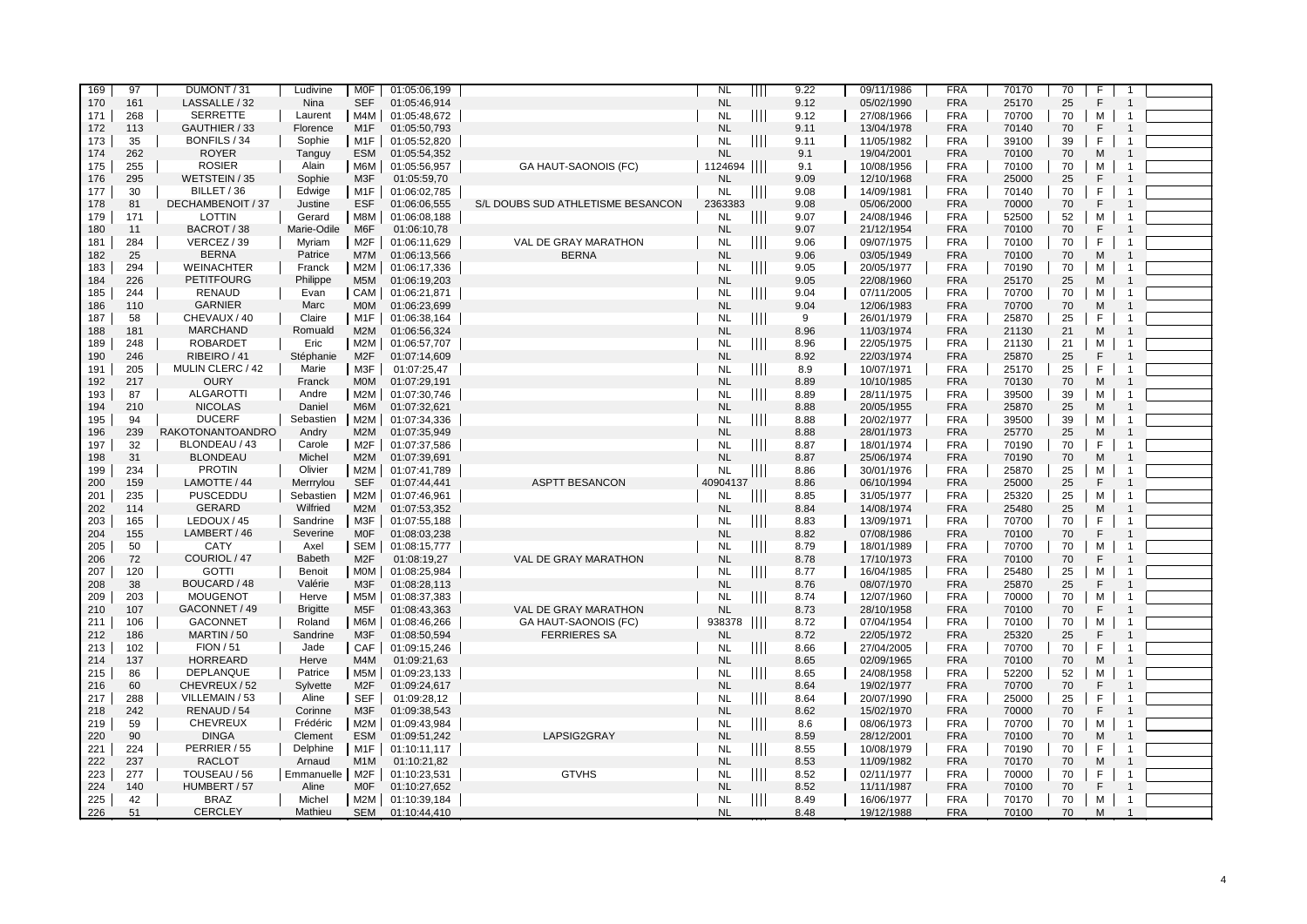| 227        | 192            | MENDES TAVARES / 58   Marie-Laure |                     | M1F                            | 01:10:50,512                 |                                     | <b>NL</b>              | 8.47                                    | 11/12/1979               | <b>FRA</b>               | 39290          | 39       | F            |                                  |  |
|------------|----------------|-----------------------------------|---------------------|--------------------------------|------------------------------|-------------------------------------|------------------------|-----------------------------------------|--------------------------|--------------------------|----------------|----------|--------------|----------------------------------|--|
| 228        | 21             | <b>BAUD / 59</b>                  | Jennifer            | <b>MOF</b>                     | 01:11:18.301                 |                                     | <b>NL</b>              | 8.41                                    | 12/10/1985               | <b>FRA</b>               | 25170          | 25       | E            | $\overline{1}$                   |  |
| 229        | 115            | GIBOULET / 60                     | Carole              | <b>MOF</b>                     | 01:11:30,348                 | RIOZ TRAIL TEAM / SPIRIDON ALSACE   | <b>NL</b>              | Ш<br>8.39                               | 26/03/1983               | <b>FRA</b>               | 70190          | 70       | F            | $\overline{1}$                   |  |
| 230        | 95             | DUCHET ANNEZ / 61                 | Marvse              | <b>MOF</b>                     | 01:11:43,531                 |                                     | <b>NL</b>              | 8.37                                    | 19/09/1986               | <b>FRA</b>               | 25870          | 25       | E            |                                  |  |
| 231        | 39             | <b>BOUGEOT</b>                    | Eric                | M4M                            | 01:11:58,90                  |                                     | <b>NL</b>              | $\parallel$<br>8.34                     | 07/03/1963               | <b>FRA</b>               | 70190          | 70       | M            | $\overline{1}$                   |  |
| 232        | 6              | ANGUENOT                          | Pierre              | M7M                            | 01:12:24,961                 |                                     | <b>NL</b>              | 8.29                                    | 10/07/1948               | <b>FRA</b>               | 25000          | 25       | M            |                                  |  |
| 233        | $\overline{7}$ | ANGUENOT / 62                     | Joelle              | M6F                            | 01:12:28,613                 |                                     | <b>NL</b>              | $\parallel$<br>8.28                     | 27/04/1953               | <b>FRA</b>               | 25000          | 25       | F            | $\overline{1}$                   |  |
| 234        | 240            | <b>REES/63</b>                    | Christelle          | M <sub>2</sub> F               | 01:12:29,793                 |                                     | <b>NL</b>              | 8.28                                    | 27/04/1973               | <b>FRA</b>               | 25220          | 25       | $\mathsf{F}$ |                                  |  |
| 235        | 148            | <b>JEANDEY</b>                    | Claude              | M6M                            | 01:12:58,590                 |                                     | <b>NL</b>              | $\parallel$<br>8.22                     | 11/02/1953               | <b>FRA</b>               | 70150          | 70       | M            | $\overline{\mathbf{1}}$          |  |
| 236        | 289            | VUILLAUMIE / 64                   | Johanna             | M <sub>1</sub> F               | 01:13:02,602                 |                                     | <b>NL</b>              | 8.21                                    | 02/12/1980               | <b>FRA</b>               | 90150          | 90       | F            |                                  |  |
| 237        | 282            | VELLA / 65                        | Nina                | JUF                            | 01:13:04,309                 |                                     | <b>NL</b>              | $\parallel$   <br>8.21                  | 03/03/2003               | <b>FRA</b>               | 70700          | 70       | $\mathsf F$  | $\mathbf{1}$                     |  |
| 238        | 53             | <b>CHAMPION</b>                   | Ludovic             | M2M                            | 01:13:14,215                 |                                     | <b>NL</b>              | 8.19                                    | 06/07/1973               | <b>FRA</b>               | 70170          | 70       | M            |                                  |  |
| 239        | 267            | SEGUIN / 66                       | Laetitia            | <b>SEF</b>                     | 01:13:17,152                 |                                     | <b>NL</b>              | $\mathbb{H} \mathbb{H}$<br>8.19         | 20/01/1990               | <b>FRA</b>               | 70700          | 70       | F            | $\overline{1}$                   |  |
| 240        | 158            | LAMEY / 67                        | Sophie              | <b>MOF</b>                     | 01:13:23,98                  |                                     | <b>NL</b>              | 8.17                                    | 28/10/1984               | <b>FRA</b>               | 25410          | 25       | F            |                                  |  |
| 241        | 245            | RENAUD DUPUY / 68                 | Eva                 | M1F                            | 01:13:25,738                 |                                     | <b>NL</b>              | $\parallel \parallel \parallel$<br>8.17 | 05/12/1979               | <b>FRA</b>               | 69007          | 69       | F            | -1                               |  |
| 242        | 263            | <b>RUDE / 69</b>                  | Sandra              | <b>MOF</b>                     | 01:13:29,172                 |                                     | <b>NL</b>              | 8.16                                    | 26/12/1983               | <b>FRA</b>               | 25870          | 25       | F            | $\mathbf{1}$                     |  |
| 243        | 167            | LIENARD AYADY / 70                | Emilie              | <b>MOF</b>                     | 01:13:34,645                 |                                     | <b>NL</b>              | $\mathop{\rm III}\nolimits$<br>8.15     | 05/07/1983               | <b>FRA</b>               | 25870          | 25       | F            | $\overline{\mathbf{1}}$          |  |
| 244        | 93             | DROUOT / 71                       | Beatrice            | M3F                            | 01:13:41,359                 |                                     | <b>NL</b>              | 8.14                                    | 21/02/1968               | <b>FRA</b>               | 39290          | 39       | F            |                                  |  |
| 245        | 221            | PEREIRA / 72                      | Valerie             | M4F                            | 01:13:44,625                 |                                     | <b>NL</b>              | $\mathbf{III}$<br>8.14                  | 22/06/1966               | <b>FRA</b>               | 39100          | 39       | F            | -1                               |  |
| 246        | 290            | <b>WACOGNE</b>                    | Benjamin            | <b>SEM</b>                     | 01:14:04,805                 |                                     | <b>NL</b>              | 8.1                                     | 21/06/1996               | <b>FRA</b>               | 70150          | 70       | M            |                                  |  |
| 247        | 270            | <b>SILVEIRA</b>                   | Carlos              | M4M                            | 01:14:09,121                 |                                     | <b>NL</b>              | 8.09                                    | 24/07/1964               | <b>FRA</b>               |                | 70       | M            | $\overline{1}$                   |  |
|            | 271            | SILVEIRA / 73                     |                     | M <sub>3</sub> F               |                              |                                     | <b>NL</b>              | Ш<br>8.09                               |                          | <b>FRA</b>               | 70000          | 70       | F            |                                  |  |
| 248        |                | MATHIEU / 74                      | Eugenia             |                                | 01:14:12,402                 |                                     |                        | $\parallel$                             | 07/01/1969               |                          | 70000          |          | $\mathsf F$  | $\mathbf{1}$                     |  |
| 249        | 190<br>188     | <b>MARTIN</b>                     | Audrey<br>Julien    | <b>SEF</b><br>M <sub>1</sub> M | 01:14:15,461                 |                                     | <b>NL</b><br><b>NL</b> | 8.08<br>8.05                            | 30/05/1988               | <b>FRA</b><br><b>FRA</b> | 25870          | 25<br>70 | M            | $\overline{1}$                   |  |
| 250        |                | LE MAGUER                         |                     | SEM                            | 01:14:30,781                 |                                     | <b>NL</b>              |                                         | 30/11/1981               | <b>FRA</b>               | 70180          |          |              | $\overline{1}$                   |  |
| 251        | 164            | MICHOT / 75                       | Mathieu<br>Séverine | M <sub>2</sub> F               | 01:14:37,215                 |                                     | <b>NL</b>              | Ш<br>8.04                               | 01/07/1989<br>05/07/1977 | <b>FRA</b>               | 70700<br>25115 | 70<br>25 | М<br>E       | $\overline{1}$                   |  |
| 252        | 198            |                                   |                     |                                | 01:15:01,387                 |                                     |                        | 8                                       |                          |                          |                |          |              |                                  |  |
| 253        | 256            | ROSIER / 76                       | Marie-Louise        | M6F                            | 01:15:08,684                 | GA HAUT-SAONOIS (FC)                | 1055255                | 7.98                                    | 04/08/1957               | <b>FRA</b>               | 70100          | 70       | F            | $\mathbf{1}$                     |  |
| 254        | 299            | VUILLET / 77                      | Sophie              | M <sub>1</sub> F               | 01:15:18,172                 |                                     | <b>NL</b>              | 7.97                                    | 31/07/1980               | <b>FRA</b>               | 70700          | 70       | F            | $\overline{1}$                   |  |
| 255        | 133            | HARTMANN / 78                     | Sabrina             | MOF                            | 01:15:20,453                 | VAL DE GRAY MARATHON                | <b>NL</b>              | Ш<br>7.96                               | 26/09/1984               | <b>FRA</b>               | 70600          | 70       | F            | $\mathbf{1}$                     |  |
| 256        | 182            | MARGELIN / 79                     | Catherine           | M <sub>2</sub> F               | 01:15:35,336                 |                                     | <b>NL</b>              | 7.94                                    | 25/06/1977               | <b>FRA</b>               | 25870          | 25       | F            |                                  |  |
|            | 47             | BULLIOD / 80                      | Nadege              | M1F                            | 01:15:51,422                 |                                     | <b>NL</b>              | $\mathbf{III}$<br>7.91                  | 25/12/1982               | <b>FRA</b>               | 70290          | 70       | F            | $\overline{\mathbf{1}}$          |  |
| 257<br>258 | 100            | FAIVRE / 81                       | Celine              | M <sub>2</sub> F               | 01:16:17,828                 | <b>VESOUL MARATHON</b>              | <b>NL</b>              | 7.86                                    | 13/02/1973               | <b>FRA</b>               | 70000          | 70       | E            | $\overline{1}$                   |  |
| 259        | 56             | CHAUDRON                          | Thierry             | M2M                            | 01:16:19,801                 |                                     | <b>NL</b>              | $\parallel$<br>7.86                     | 04/12/1974               | <b>FRA</b>               | 70000          | 70       | M            | $\overline{1}$                   |  |
| 260        | 9              | ARNOULD / 82                      | Catherine           | M3F                            | 01:17:17,367                 |                                     | <b>NL</b>              | 7.76                                    | 21/01/1969               | <b>FRA</b>               | 70140          | 70       | F            | $\overline{1}$                   |  |
| 261        | 162            | LAURENT / 83                      | Marion              | <b>MOF</b>                     | 01:17:56,867                 | VAL DE GRAY MARATHON                | <b>NL</b>              | Ш<br>7.7                                | 22/03/1985               | <b>FRA</b>               | 70000          | 70       | F            | $\overline{1}$                   |  |
| 262        | 139            | <b>HUGOT</b>                      | Maxime              | <b>MOM</b>                     | 01:17:58,582                 | VAL DE GRAY MARATHON                | <b>NL</b>              | 7.69                                    | 08/02/1983               | <b>FRA</b>               | 70100          | 70       | M            |                                  |  |
| 263        | 119            | GIROD / 84                        | Charleyne           | <b>SEF</b>                     | 01:18:18,555                 |                                     | <b>NL</b>              | Ш<br>7.66                               | 29/03/1993               | <b>FRA</b>               | 39290          | 39       | F            |                                  |  |
| 264        | 136            | <b>HERNANDEZ</b>                  | Christian           | M7M                            | 01:18:24,20                  |                                     | <b>NL</b>              | 7.65                                    | 10/07/1951               | <b>FRA</b>               | 70100          | 70       | M            |                                  |  |
|            | 36             | <b>BONNIN</b>                     | Stéphane            | МЗМ                            | 01:19:37,629                 | <b>INDIVIDUEL</b>                   | A38317C                | 7.54                                    | 21/01/1970               | <b>FRA</b>               | 70000          | 70       | M            | $\mathbf{1}$                     |  |
| 265<br>266 | 208            | NEHLS / 85                        | Siegrid             | <b>SEF</b>                     | 01:20:27,859                 |                                     | <b>NL</b>              | 7.46                                    | 03/07/1997               | <b>FRA</b>               | 70700          | 70       | F            | $\overline{1}$                   |  |
| 267        | 84             | <b>DENIZOT</b>                    | Emmanuel            | <b>SEM</b>                     | 01:20:29,645                 |                                     | <b>NL</b>              | $\parallel \parallel \parallel$<br>7.45 | 01/05/1988               | <b>FRA</b>               | 70700          | 70       | M            | $\overline{1}$                   |  |
| 268        | 122            | <b>GOUSSARD</b>                   | Fabrice             | M2M                            | 01:21:37,617                 |                                     | <b>NL</b>              | 7.35                                    | 27/09/1977               | <b>FRA</b>               |                | 70       | M            | $\overline{1}$                   |  |
|            | 272            | ABRUZZI / 86                      | Aline               | M <sub>1</sub> F               |                              |                                     | <b>NL</b>              |                                         |                          | <b>FRA</b>               | 70150          |          | F            | $\overline{1}$                   |  |
| 269        | 296            | <b>WOJTCZAK</b>                   | Michael             | M2M                            | 01:25:53,914                 |                                     | B17171C                | 6.98                                    | 31/03/1981               | <b>FRA</b>               | 70170          | 70       |              |                                  |  |
| 270<br>271 | 187            | MARTIN / 87                       | Laëtitia            | M <sub>2</sub> F               | 01:25:56.617<br>01:26:01.391 | GROUPE TRIATHLON VESOUL HAUTE SAÖNE | <b>NL</b>              | 6.98<br>6.97                            | 13/10/1974<br>08/05/1977 | <b>FRA</b>               | 70000<br>70190 | 70<br>70 | M<br>F       | -1                               |  |
|            |                |                                   |                     |                                |                              |                                     |                        | $\mathbb{H}$                            |                          | <b>FRA</b>               |                |          | F            |                                  |  |
| 272        | 88             | DESSOY/88                         | Alicia              | <b>SEF</b>                     | 01:28:13,805                 |                                     | <b>NL</b>              | 6.8                                     | 16/10/1988               |                          | 70150          | 70       | F            | $\overline{1}$                   |  |
| 273        | 130            | GUYOT / 89                        | Manon               | <b>SEF</b>                     | 01:31:51,250                 |                                     | <b>NL</b>              | Ш<br>6.53                               | 07/05/1997               | <b>FRA</b>               | 1170           | 11       |              | $\overline{1}$                   |  |
| 274        | 199            | MILLERET                          | Loris               | <b>SEM</b>                     | 01:31:52,250                 | LES CHAUFFE LA SEMELLE              | <b>NL</b>              | 6.53                                    | 24/09/1999               | <b>FRA</b>               | 70700          | 70       | M<br>F       | $\overline{1}$<br>$\overline{1}$ |  |
| 275        | 273            | TALLANDIER / 90                   | Célia               | <b>SEF</b>                     | 01:31:53,250                 |                                     | <b>NL</b>              | Ш<br>6.53                               | 09/01/1999               | <b>FRA</b>               | 25580          | 25       |              |                                  |  |
| 276        | 213            | <b>OLIVER</b>                     | Allan               | <b>SEM</b>                     | 01:31:54,250                 |                                     | <b>NL</b>              | 6.53                                    | 05/05/1999               | <b>FRA</b>               | 70700          | 70       | M            | $\overline{1}$<br>$\overline{1}$ |  |
| 277        | 212            | <b>OLIVER</b>                     | Killian             | <b>SEM</b>                     | 01:31:55,250                 |                                     | <b>NL</b>              | Ш<br>6.53                               | 05/05/1999               | <b>FRA</b>               | 70700          | 70       | М            |                                  |  |
| 9999       | $\overline{4}$ | Nadine AMIOT                      |                     | M <sub>5</sub> F               |                              |                                     |                        | <b>ABANDON</b>                          | 18/02/1962               | <b>FRA</b>               | 45380          | 45       |              |                                  |  |
| 9999       | 37             | Laurent BORDENER                  |                     | M3M                            |                              |                                     |                        | <b>ABANDON</b>                          | 10/04/1969               | <b>FRA</b>               | 25000          | 25       |              |                                  |  |
| 9999       | 40             | Frederic BOUTILLIER               |                     | M4M                            |                              |                                     |                        | <b>ABANDON</b>                          | 23/02/1966               | <b>FRA</b>               | 70190          | 70       |              |                                  |  |
| 9999       | 49             | Vincent CASTILLO                  |                     | M <sub>1</sub> M               |                              |                                     |                        | <b>ABANDON</b>                          | 22/01/1982               | <b>FRA</b>               | 21270          | 21       |              |                                  |  |
| 9999       | 52             | Léa CHAMPEMONT                    |                     | <b>ESF</b>                     |                              |                                     |                        | <b>ABANDON</b>                          | 02/05/2000               | <b>FRA</b>               | 25000          | 25       |              |                                  |  |
| 9999       | 68             | Jean-Pascal COUDRY                |                     | M <sub>1</sub> M               |                              |                                     |                        | <b>ABANDON</b>                          | 17/09/1982               | <b>FRA</b>               | 70190          | 70       |              |                                  |  |